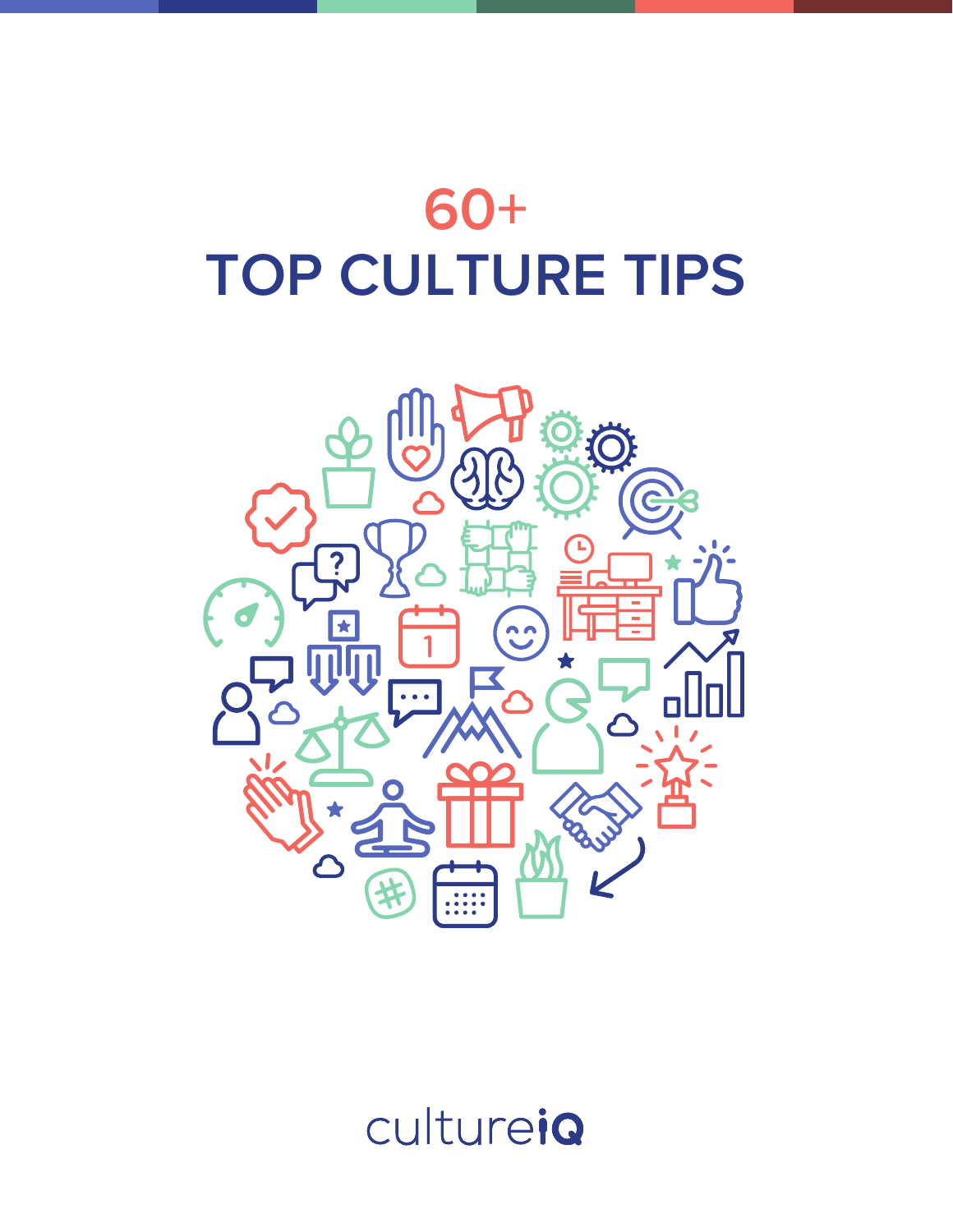A strong company culture impacts every corner of your business. It keeps your employees happy, motivated, and productive. It drives faster decision making and better alignment on business goals. And it drives competitive advantage: Companies with strong cultures see a 4x increase in revenue growth.

So, what is company culture? As Brandon Smith, professor and speaker focused on eliminating workplace dysfunction, says:

Culture is about execution and HOW stuff gets done. Culture answers 'who we are.' — [@TheWPTherapist](https://twitter.com/thewptherapist)

At CultureIQ, we define culture as the behaviors, beliefs, interactions, and attitudes that determine how things get done within your organization. For instance, a company culture that believes in innovation may provide employees with set time blocks to learn something new, experiment with project approaches, or teach others a skillset.

To truly drive competitive advantage, your culture must be advocated for every day by your leadership team and your employees. There are countless ways to uphold and strengthen your culture in the day-to-day. To help get you started, we've reached out to numerous culture experts — including our own team of culture strategists — to gather over 60 tips on improving your culture.

> **How does your company strengthen its culture? Share your #culturetips with us on Twitter**

> > [@CultureIQ](https://twitter.com/CultureIQ)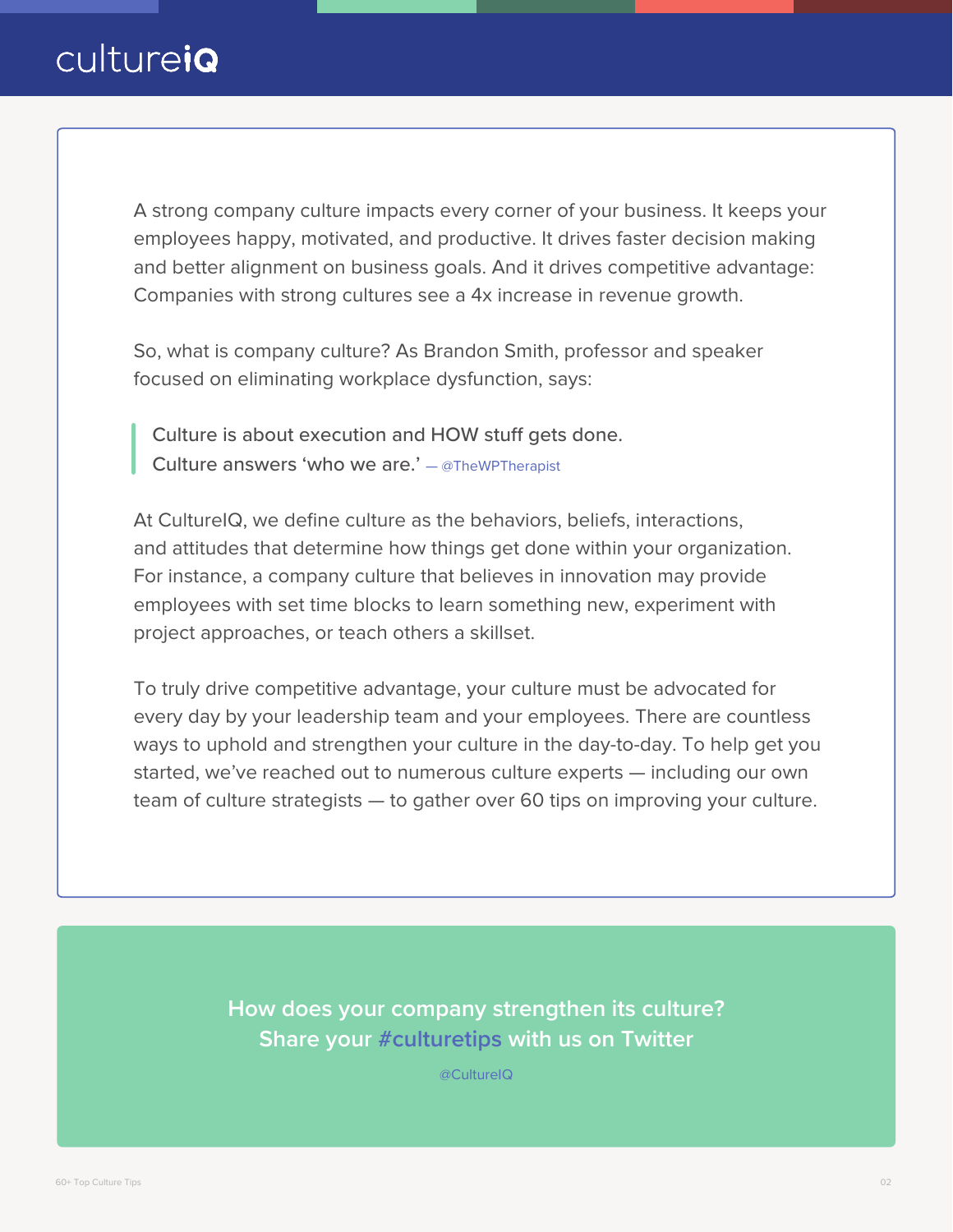# **TABLE OF CONTENTS**

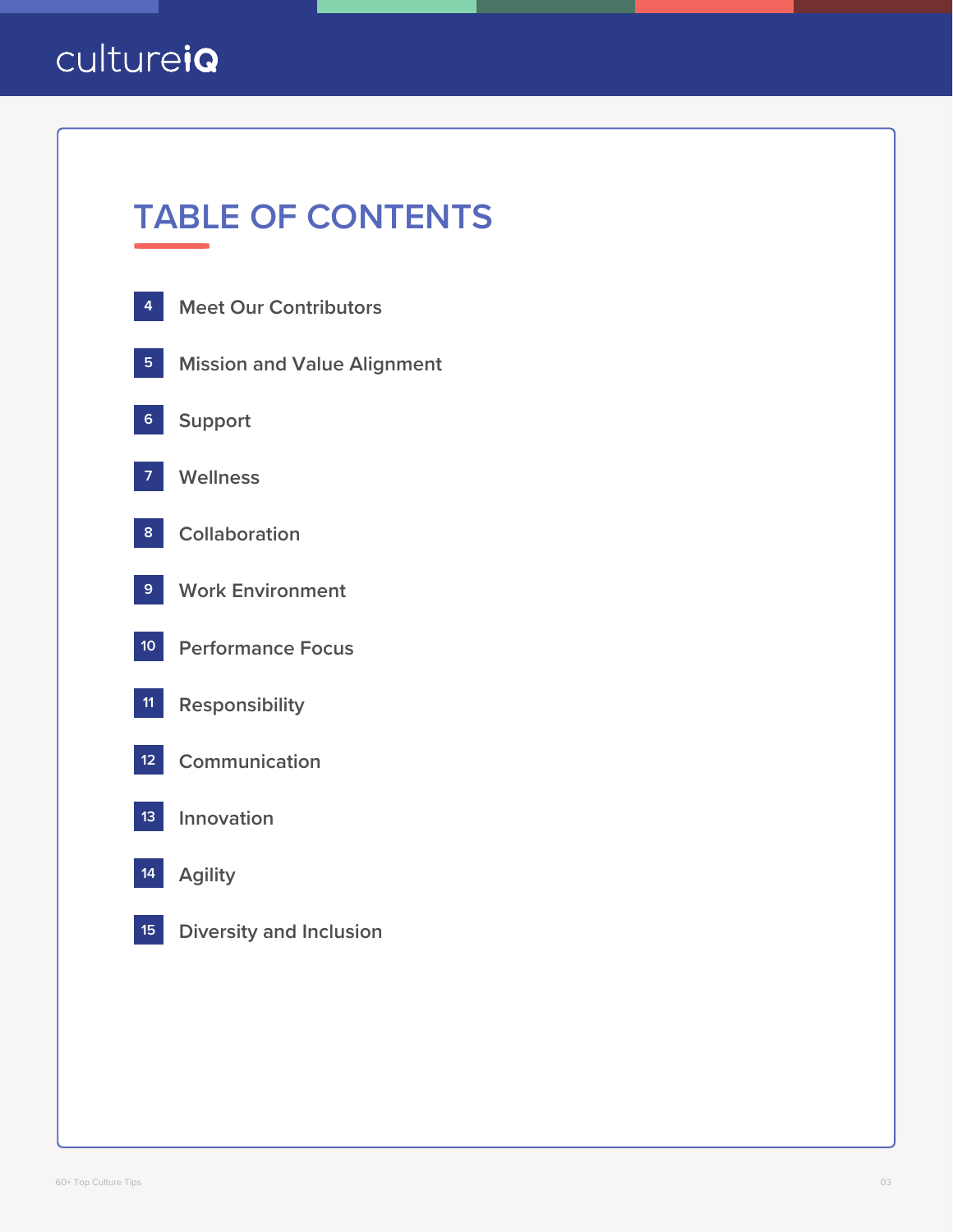#### **MEET OUR CONTRIBUTORS** ---------------

In our ongoing quest to learn more about the world of company culture, we've built a network of culture experts we know and trust. Some of these experts are brands. Others, individuals. Some we've partnered with directly. Others, we've learned from indirectly at conferences, panels, or lectures.

Directly or indirectly, they've all influenced our knowledge of the culture space in some way. We've done our best to share their knowledge with you here. Thanks to our contributors for their passion for the culture space and their helpful insights!



**Brandon Smith** [@TheWPTherapist](https://twitter.com/thewptherapist) Speaker and professor focused on eliminating workplace dysfunction



**Peter Phelan** [@culturedoctorny](https://twitter.com/culturedoctorny) Founder and CEO of ValuesCulture



**August Public Inc.** [@AugustPublic](https://twitter.com/augustpublic) Building high performance teams for the world's most meaningful missions.



**LifeLabs Learning** [@LifeLabsNewYork](https://twitter.com/lifelabsnewyork) Practice lab helping people, teams, and companies learn life's most useful skills.



**Root Inc.** [@therootinc](https://twitter.com/therootinc) Helping organizations drive change through culture and engagement.



**Limeade** [@Limeade](https://twitter.com/Limeade) An engagement company working to elevate culture.



**Paul Davies** [@paul\\_w\\_davies](https://twitter.com/paul_w_davies) Employee experience leader at GE. Tips shared here as heard at HCInnovation@Work Conference



**Elite SEM** [@EliteSEM](https://twitter.com/EliteSEM) Digital marketing agency with an award-winning company culture.



**YourCause** [@YourCause](https://twitter.com/YourCause) Empowering individuals, nonprofits, and corporations to champion the causes they care about most.



**Plastarc** [@PLASTARC](https://twitter.com/plastarc) Firm using workplace innovation and social research to guide design.



**Simon Sinek** [@simonsinek](https://twitter.com/simonsinek) Author and motivational speaker focused on leadership.



**Dara Blumenthal** [@thisisdara](https://twitter.com/thisisdara) Head of culture and strategy at LiveGrey (@livegrey)



**Garry Ridge** [@LearningMoment](https://twitter.com/learningmoment) CEO of WD-40, co-author of Helping People Win at Work. Tips shared here as heard at HCInnovation@Work Conference



**Kavita Vora**





**Justworks** [@JustworksHR](https://twitter.com/JustworksHR)

Payroll, benefits, and HR solution that simplifies your business's back office complexities.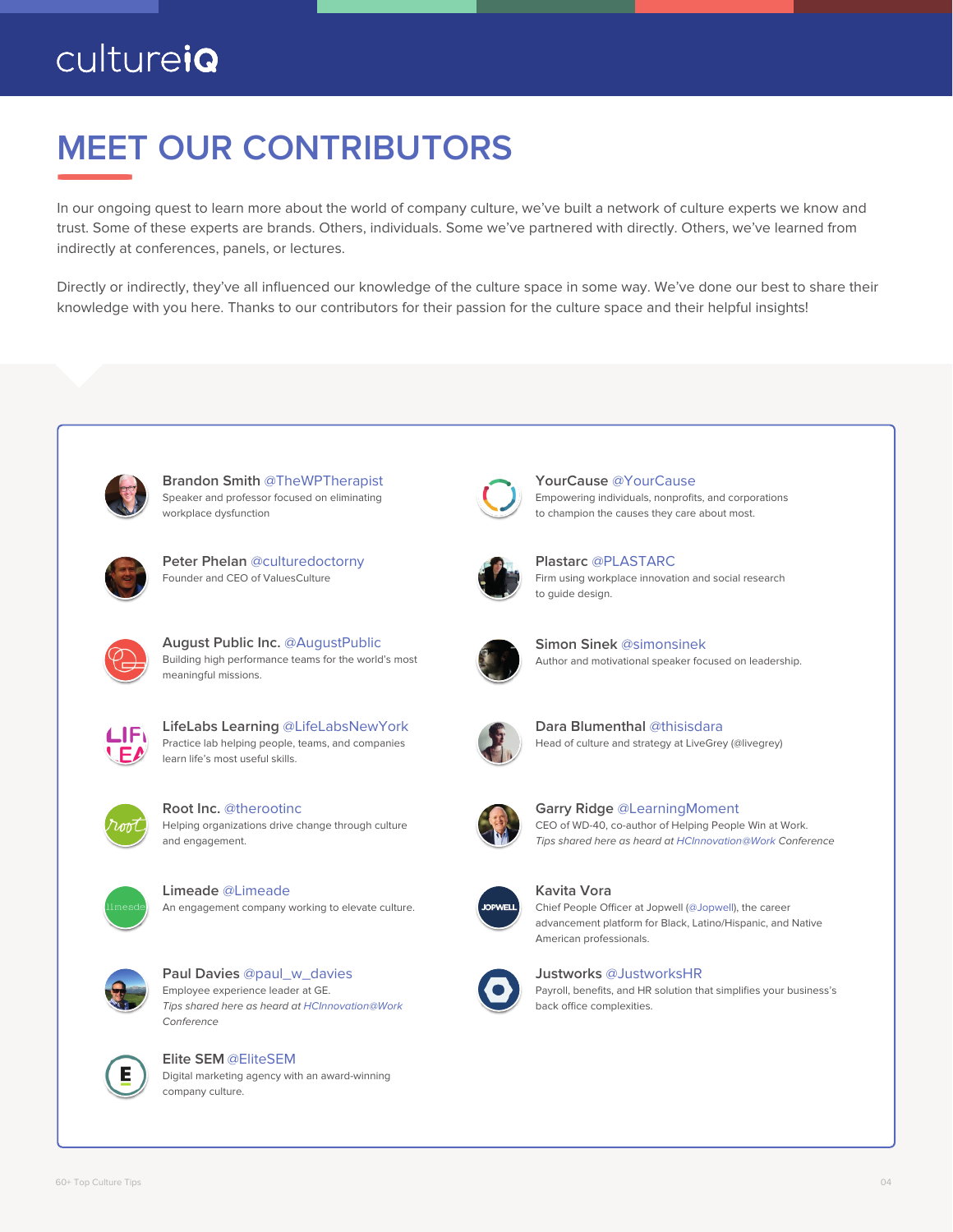#### **MISSION AND VALUE ALIGNMENT** ---------------

Your company's mission is the defined, shared purpose that provides meaning to your work. Your values represent the deeply held beliefs and expected behaviors that guide how you work. Together, your mission and values comprise your company's unique identify.

Every one of your employees should understand how their work connects to the company's mission and values. And these employees should see the company's mission and values consistently adhered to in their day-to-day operations. Here are some ways to ensure alignment.

#### The strongest cultures have between 3-5 VALUES.

No more. No less.

Brandon Smith, [@TheWPTherapist](https://twitter.com/thewptherapist)

**Look for a culture-add vs a culture-fit when hiring individuals who will help deepen and expand your team's perspective.** 

August Public Inc., [@AugustPublic](https://twitter.com/augustpublic)

**Reinforce your culture with powerful stories of who you are and the**  difference you make.

Brandon Smith, [@TheWPTherapist](https://twitter.com/thewptherapist)

Strategic cultures link their **values** to the values of their **best customers**.



When crafting company values don't get too aspirational. If values aren't true reflections of existing organizational behavior today, they won't resonate with the team. With mission and vision you have more leeway to be aspirational and inspirational.



Peter Phelan, [@culturedoctorny](https://twitter.com/culturedoctorny)

Establish the team practice of reiterating the 'why' every time you launch a new project, make decisions, or set new goals. How can you tie it to your mission and values?



Read more: http://bit.ly/2iEJh5n

Instead of shooting in the dark with perks, offer perks based on your company values. Is one of your values continuous learning? Then, consider offering employees a professional development credit.

Read more: http://bit.ly/2iE9Ibp

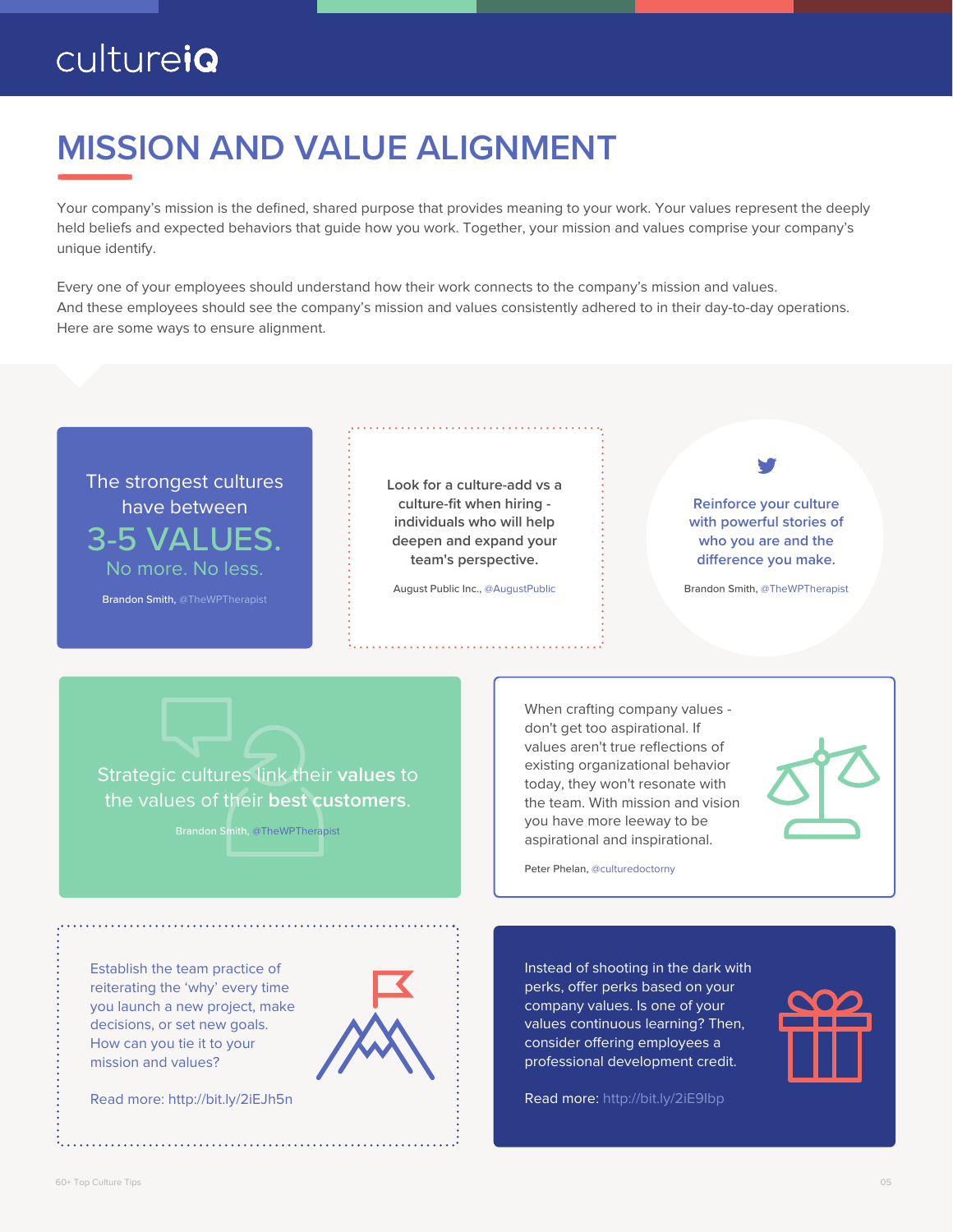#### **SUPPORT** ---------------



Prioritize developing your managers. Managers with strong leadership skills and a clear understanding of their role, priorities, mission, and company values spread their skills and knowledge to their direct reports, peers, and executives.

LifeLabs Learning, [@LifeLabsNewYork](https://twitter.com/lifelabsnewyork)

Leaders need to be chief storytellers—talking to their people in vulnerable, honest ways that resonate.



Root Inc., [@therootinc](https://twitter.com/therootinc)

Don't skimp on details during onboarding: acronyms, company history and idiosyncrasies help new teammates feel "in."



August Public Inc., [@AugustPublic](https://twitter.com/augustpublic)



a and a straight of the state of the state of the state of the state of the state of the state of the state of<br>a state of the state of the state of the state of the state of the state of the state of the state of the state

Setting up a Slack channel for introverts provides space for individuals to swap tips and feel **supported**.

August Public Inc., [@AugustPublic](https://twitter.com/augustpublic)



Organize support systems for your managers. They'll act as a sounding board for your managers to share challenges, ask questions, and gather ideas… fostering leadership development in a safe space.

Read more: http://bit.ly/2B0sIaX

an an Suite and Support of the Support of the Support of the Support of the Support of the Support of the Support of the Support of the Support of the Support of the Support of the Support of the Support of the Support of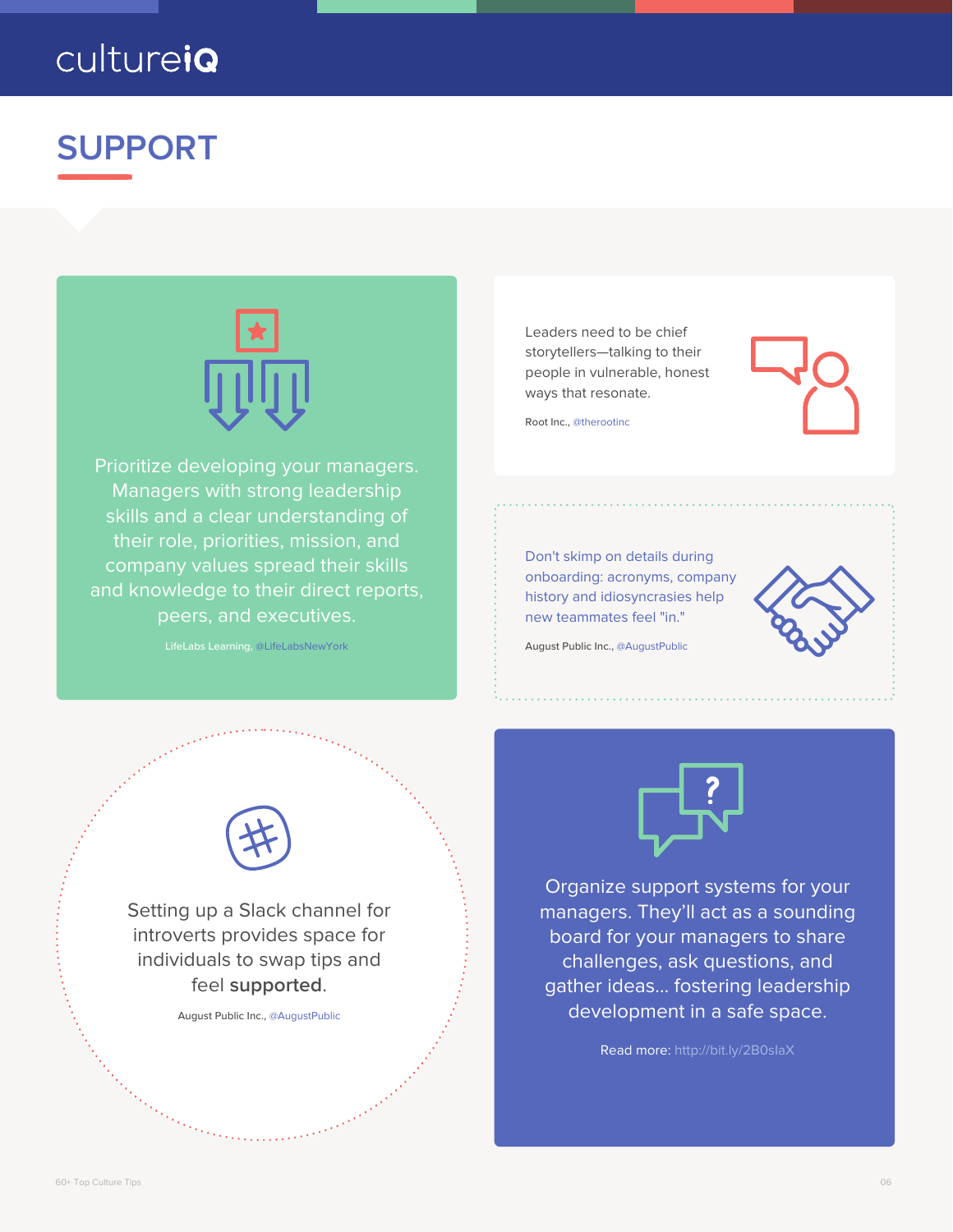#### **WELLNESS** ---------------

A company that values wellness helps its employees maintain physical and mental health. This can take the form of policies, resources, initiatives, and activities.

Employees who feel healthy and have work-life balance are more motivated and focused. They bring a positive energy to the office. Embed wellness into your day-to-day norms with these tips.

**Employees say direct managers matter more than the c-suite when it comes to well-being support.** Read more: http://bit.ly/2xWgKOh

Limeade[, @Limeade](https://twitter.com/Limeade)



Physical, emotional, financial and work well-being are intertwined. Value the whole employee. Read more: http://bit.ly/2Ai7KVg

Limeade[, @Limeade](https://twitter.com/Limeade)

Be explicit about why well-being matters to your organization and connect well-being to company goals. Read more: http://bit.ly/2zvAGfE

Limeade, [@Limeade](https://twitter.com/Limeade)



Reduce noise pollution in your workplace to simultaneously reduce employee stress. Consider designating a quiet space in the office where employees can go to work silently. You can also add a white noise machine in the general office area to help drown out more distracting sounds. Read more: http://bit.ly/2AliyWd

Justworks[, @JustworksHR](https://twitter.com/JustworksHR)

**Encourage** your employees to take **mental health days** when they need to **de-stress**! Make it a cultural norm by having leaders model this **behavior** and highlight employees who have taken time to spend with their families or on their hobbies.

Read more: http://bit.ly/2BbXfDJ

Add some zen to the office with options for meditation. Consider covering employee subscriptions to Headspace for self-directed meditation, or host meditation or yoga classes right in the office.

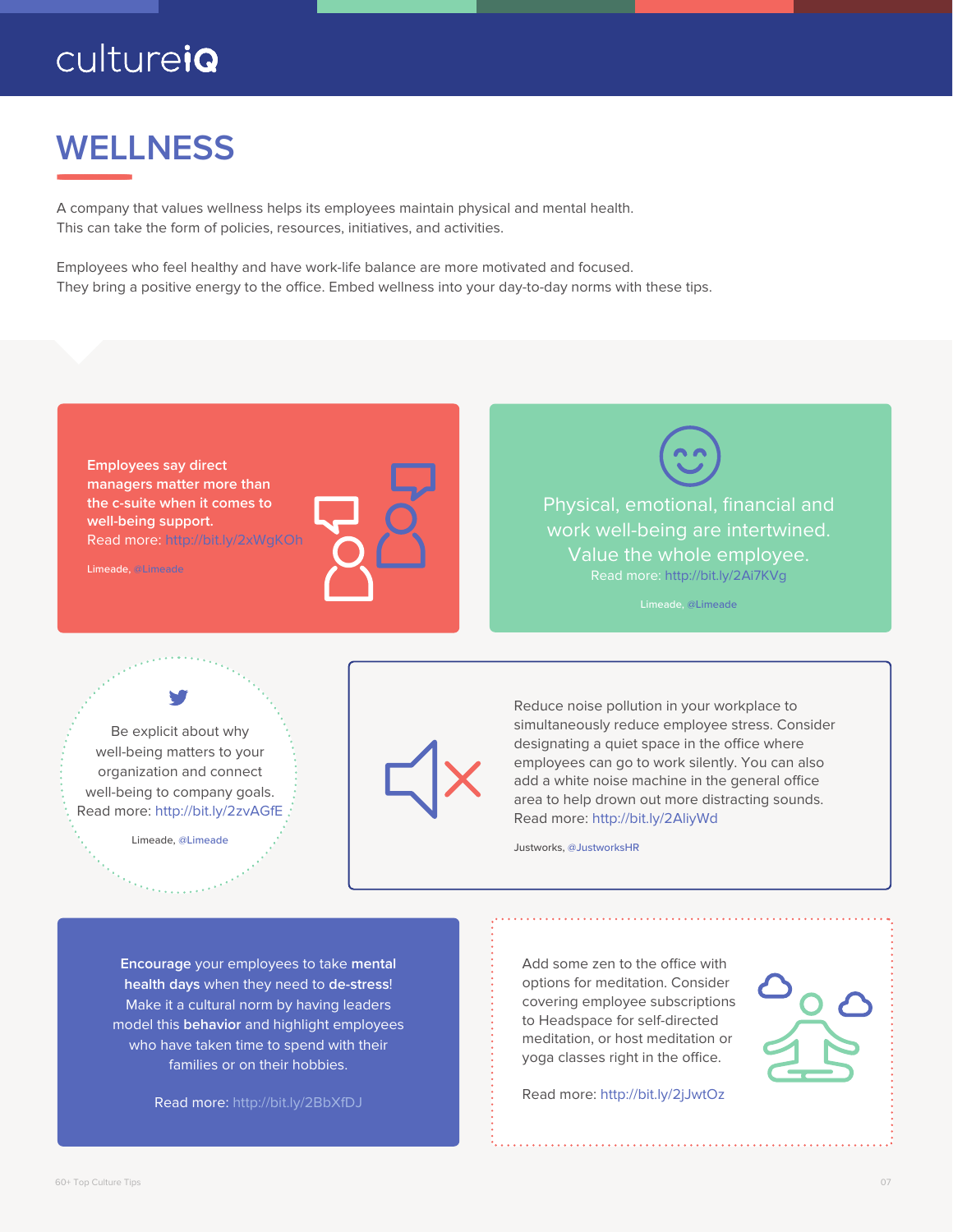#### **COLLABORATION** ---------------

A collaborative work environment encourages employees and teams to cooperate, share information, and work well together. Employees feel they can speak up, weigh in, and get involved. As such, collaboration is a measure of effective teamwork.

Encourage collaboration across your teams with these tips.



August Public Inc., [@AugustPublic](https://twitter.com/augustpublic)

**Ask yourself: are your tools and technology a source of empowerment or frustration for your people?**

Paul Davies[, @paul\\_w\\_davies](https://twitter.com/paul_w_davies) as heard at [HCInnovation@Work](https://twitter.com/human_capital) Conference

Volunteer events are a great way to build a community culture within your company.

YourCause, [@YourCause](https://twitter.com/YourCause)

Try "hot desking" (swapping seats at work) to break up silos, boost engagement, and promote cross-functional bonding.

Read more: http://bit.ly/2iEJh5n



**Encourage employees** to shadow each other or spend time working in a conference room together. By watching someone else's day-to-day, employees will have a greater **understanding** and **appreciation** of colleagues' work.

Read more: http://bit.ly/2hQFJ2U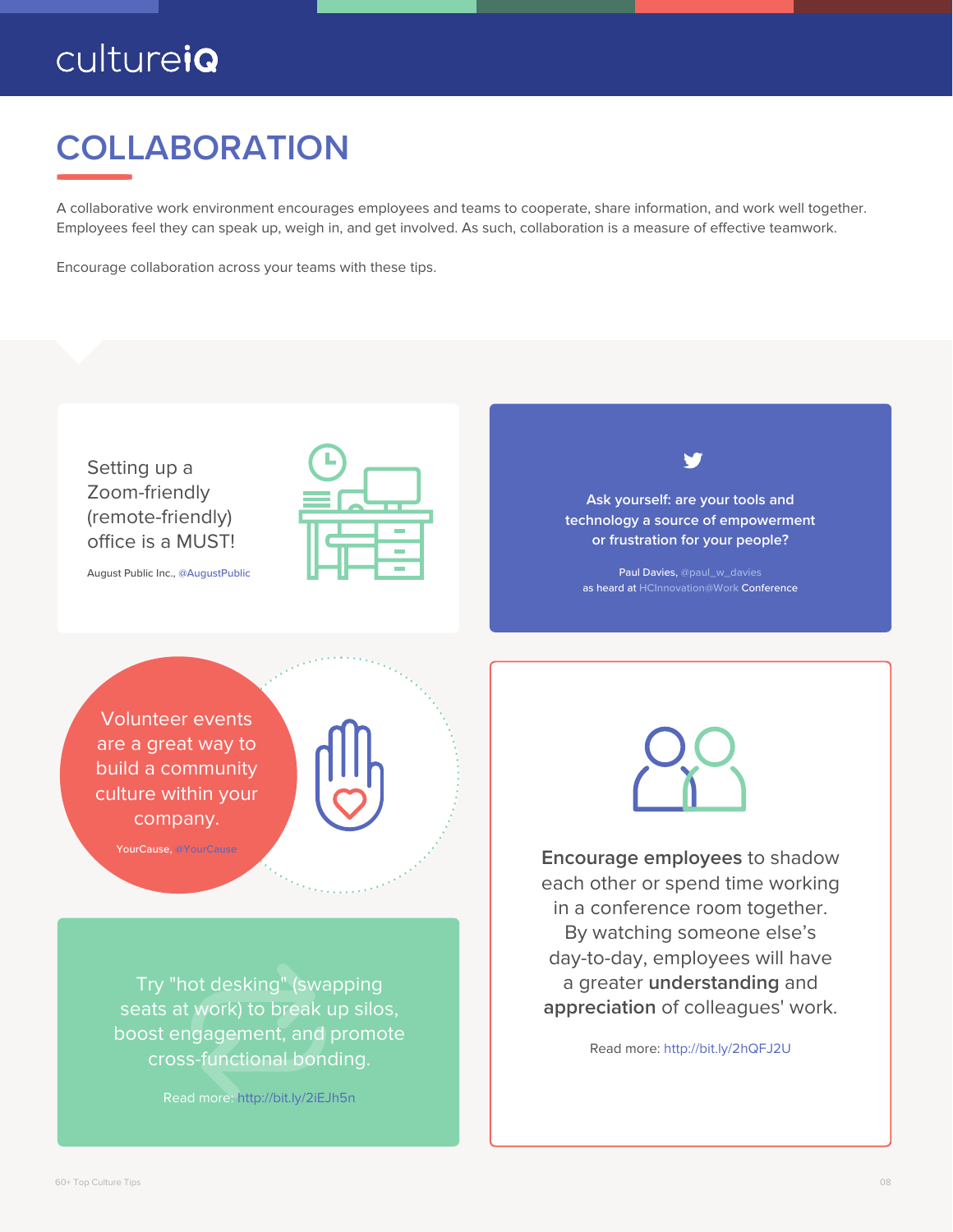#### **WORK ENVIRONMENT** ---------------

Effective office design and the appropriate resources are critical to employees' productivity. We've also found that access to the right tools and supplies reduces employee stress. No one wants to worry about finding a new notebook or fixing the printer when a deadline is approaching!

Here are some ideas to help you create a safe, comfortable office environment that's conducive to working productively.

The workplace is a petri dish for culture; help your office **accelerate** your business goals.



Plastarc[, @PLASTARC](https://twitter.com/plastarc)

Walk the talk of your culture by ensuring your workplace aligns with and **reinforces** your organization's **mission** and **values**.

Plastarc, [@PLASTARC](https://twitter.com/plastarc)



**Conduct a space audit: Do you have a nice balance of individual workspace, common spaces and designated quiet areas? Experiment by moving**  things around the office.

Read more:



When it comes to work environment. default to diversity. The more diverse your office space is, the more easily you will accommodate the different work styles and preferences of employees. Read more: http://bit.ly/2hTXQVz

Plastarc, [@PLASTARC](https://twitter.com/plastarc)

Studies show that some contact with nature in the office can make employees happier and more productive. Add potted plants to the conference rooms or hang photos of a natural landscape around the office.

Read more: http://bit.ly/2iEaULV

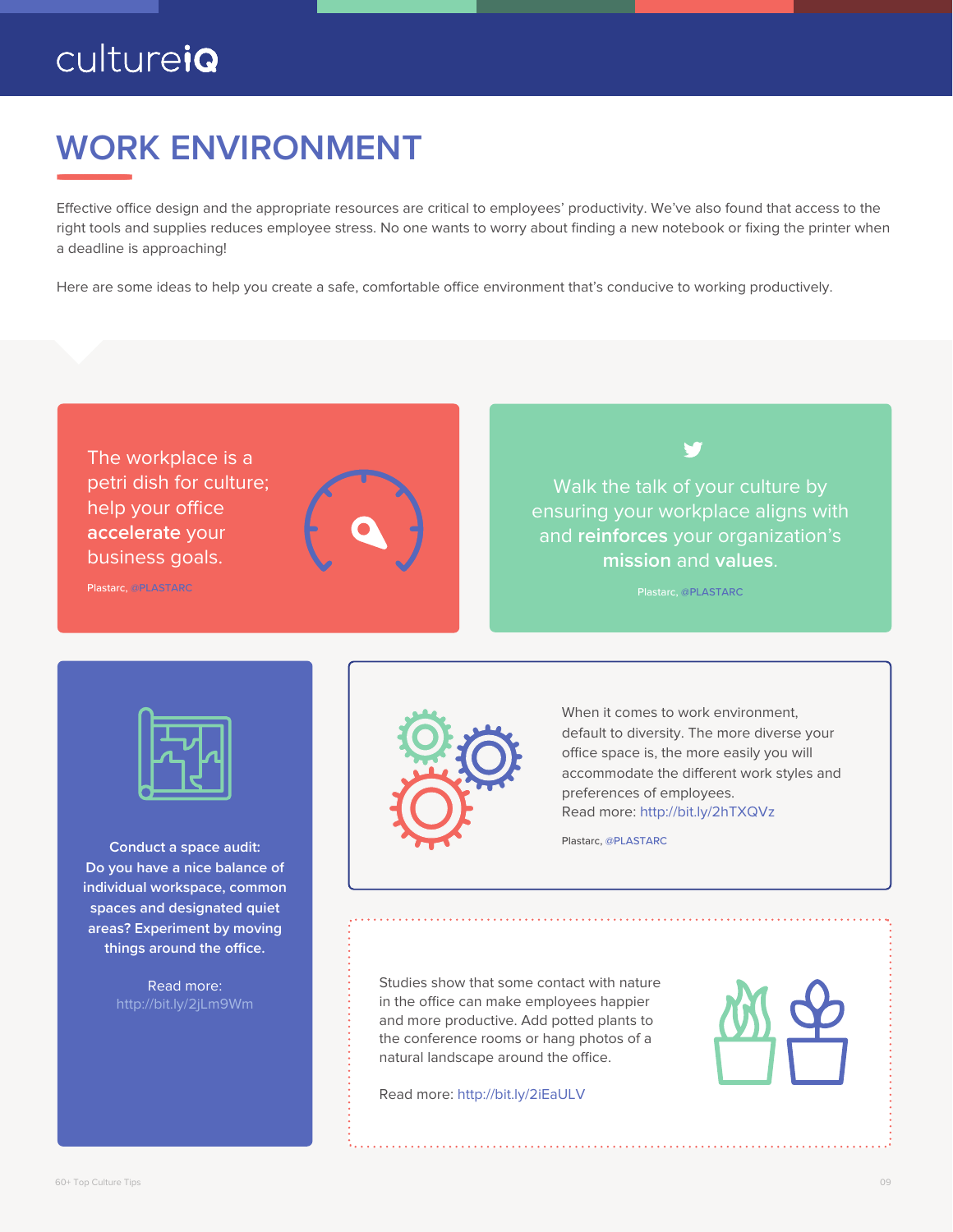#### **PERFORMANCE FOCUS**  ---------------

A performance-focused culture ensures that people know how to be successful in their roles. Employees are recognized for their contributions and supported in their growth areas. Leaders help their teams set ambitious goals, are actively involved in projects, and provide regular feedback.

All of which goes to say: people are motivated to give their best when their strong performance is rewarded. Get started with these suggestions.



Go beyond the standard thank you card to show employees you care. Demonstrate gratitude with an offsite company retreat and treat your employees to a fun day of team-bonding and R&R.

Read more: http://bit.ly/2zpHyLV

When working toward a goal, think about how your organization is holistically supporting it– are you recognizing behaviors that help accomplish it? Are your systems in line with new policies that drive toward the goal?

Read more: http://bit.ly/2zWOPSd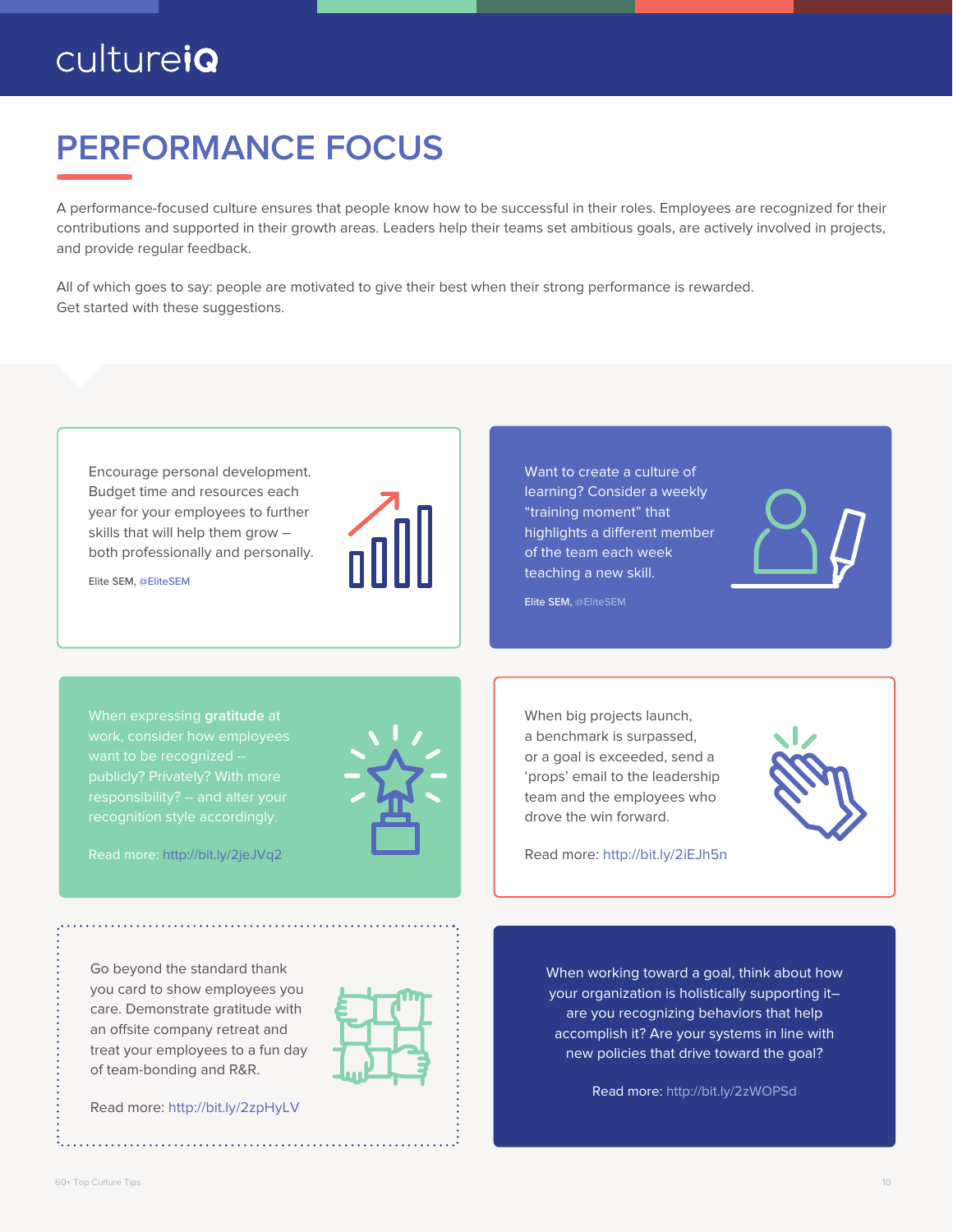#### **RESPONSIBILITY**  ---------------

Companies that value responsibility provide employees with the freedom to make decisions regarding their work. Doing so also encourages employees to hold themselves and others accountable for their actions.

Empower your employees by granting them responsibility and autonomy. Here are some ideas.



#### FOCUS.

**When it comes to making internal changes, trying to do too much often results in nothing getting done well. Choose one or two initiatives, track progress, and hold leaders accountable to the results.**

Read more: http://bit.ly/2jMsnFy

**Have a process for sharing what you are working on with teammates. This kind of understanding can help foster a sense of trust by debunking inaccurate perceptions that someone is slacking**  off or acting overly stressed for no reason

Read more: http://bit.ly/2hQFJ2U

**Appoint a senior leader to be culture champion. This leader will be responsible and accountable for employee engagement, company values, career development, and overall culture.** 

Read more: http://bit.ly/2hTuVBj

Try sharing your calendar with your team. Not only does it allow you to schedule meetings more effectively, but it also enables greater understanding of what teammates are experiencing.

Read more: http://bit.ly/2hQFJ2U

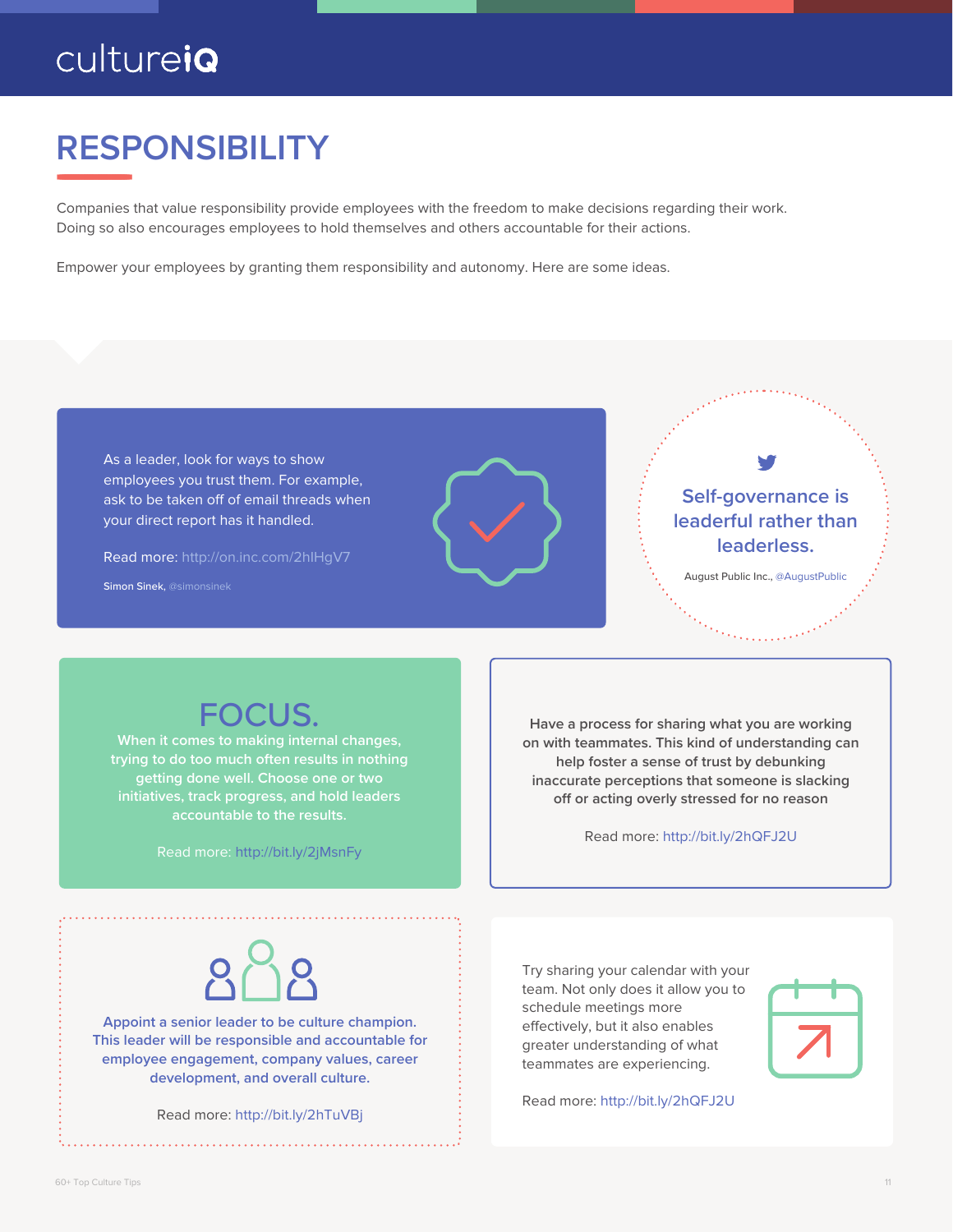#### **COMMUNICATION**  ---------------

Communication refers to the flow of information throughout the organization, including two-way communication between leaders and employees.

Companies with strong communication have reliable communication channels that allow employees to send, receive, and understand the information needed to do their jobs well. It also provides forums to give feedback and continuall improve on working relationships and areas of development.

Boost your company's communication with these simple tips.

Encourage diversity of thought and practice active listening by repeating what you've heard your teammate say, without interpreting it. Try this by saying, "what I hear you saying is…."

Dara Blumenthal, [@thisisdara](https://twitter.com/thisisdara)

Promote an open door policy and hold yourself to it! Try quarterly skip-level 1:1s or office hours.

Read more: http://bit.ly/2iEJh5n

feedback, have key leaders be used in short-term and

[@TheWPTherapist](https://twitter.com/thewptherapist)



#### Use a suggestion box?

Close the loop on all ideas collected. House ideas that couldn't are implemented over others.

Read more: http://bit.ly/2zotj9T

Incorporate the employee voice in fun, creative ways. Turn to employee surveys to prioritize potential programs, source ideas for your next team building activity, and collect questions for town hall meetings.

Read more: http://bit.ly/2B1vZH7



Look for nonverbal cues to understand how employees feel about your organization: Did people arrive on time for your all-hands? How are employees using your common spaces? Are people participating in your team activities?



Read more: http://bit.ly/2zpKRCS

**When following up on employee surveys, don't feel pressure to promise a resolution for everything at once. Instead, phrase your response as "based on our learnings, here is where we'll focus" and provide an outlet to continue the conversation.** 

Read more: https://buff.ly/2muBqfl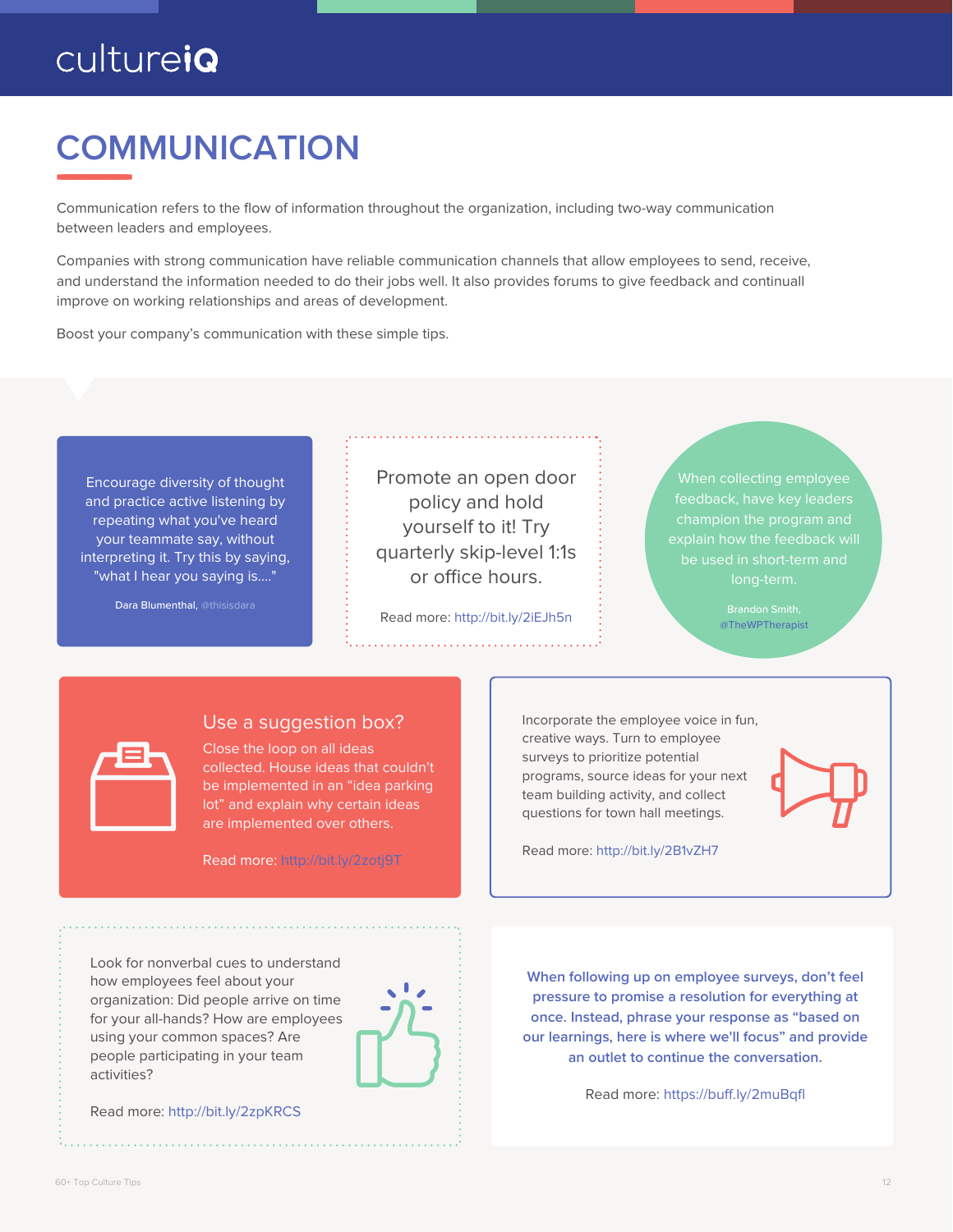#### **INNOVATION**  ---------------

Innovation is the continual process of improving your current state. At innovative companies, employees are encouraged to experiment strategically and learn from potential failures — all in the name of achieving the best possible outcome.

Innovation doesn't have to happen just with large-scale concepts. Encourage innovation in the day-to-day with these suggestions.



Instead of "failures" and

Garry Ridge, [@LearningMoment](https://twitter.com/learningmoment)

**Consider introducing reverse mentoring. Assign a junior employee to mentor a senior leader to bridge the communication gap so you can innovate together.** 

Kavita Vora[, @Jopwell](https://twitter.com/Jopwell)

Provide employees with the space, permission and resources to innovate. Reward employees for rapidly iterating on ideas and if (when) they "fail," coach them on how to quickly adjust their strategy and try again.



Conduct a monthly audit of your processes to identify and remove unnecessary steps causing delays in moving ideas through the company.

Read more: http://bit.ly/2zotj9T

Read more: http://bit.ly/2zotj9T

**Be honest about failure and incorporate it into professional development. Ask leaders to share stories of their "failures" and how they've shaped their current experiences, success, and learnings.**



Read more: http://bit.ly/2jKB2s5

When it comes to innovation, it's not the absence of new ideas that holds companies back but rather the ability to push those ideas through the organization. Create a clear process to help employees move new ideas through the organization.



Read more: http://bit.ly/2zotj9T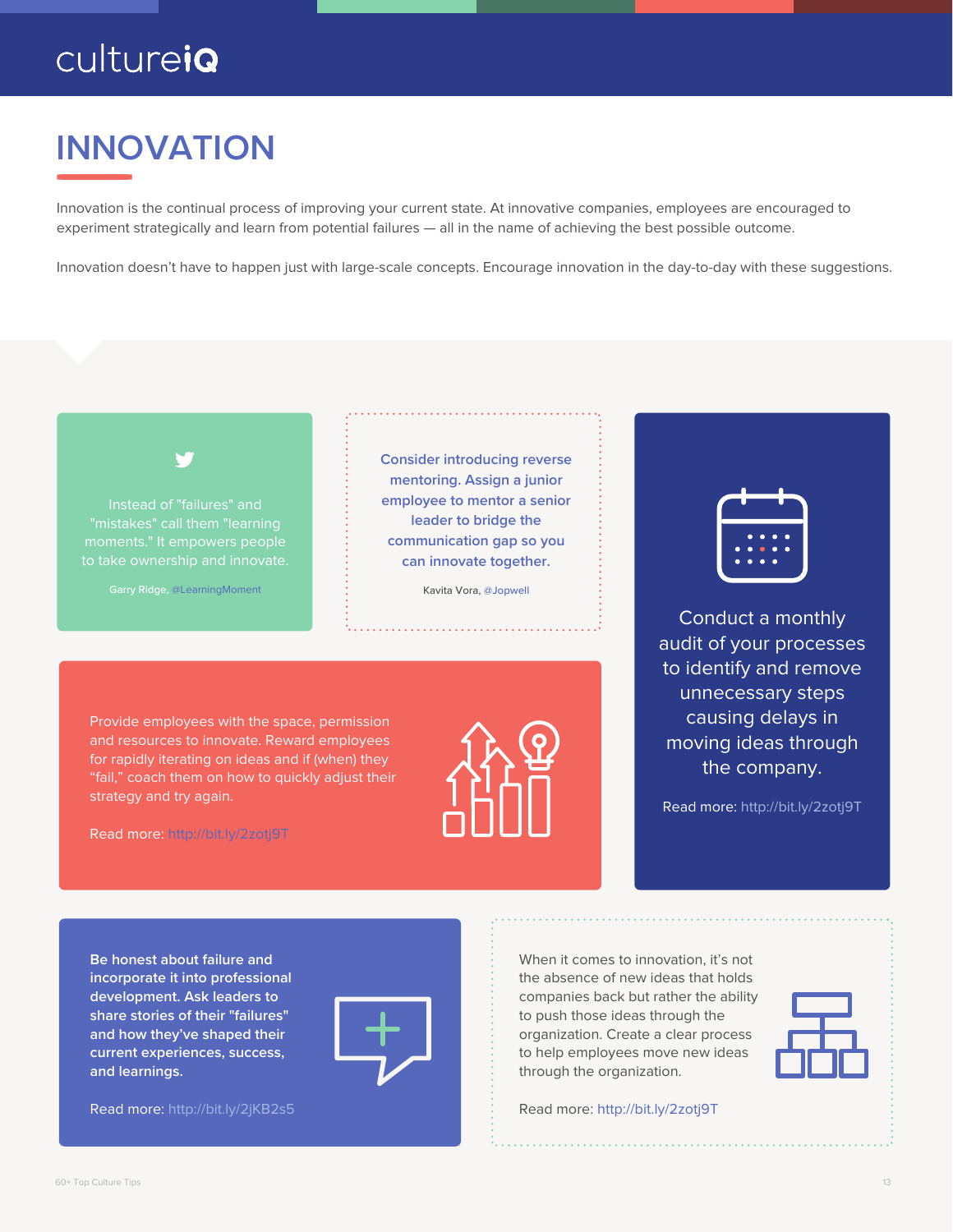### **AGILITY**  ---------------

Agility is the ability to quickly respond and adapt to opportunities as they arise. Employees approach work with an open mindset and remain flexible to change. They strive to learn from previous experiences and improve accordingly.

Here are some ways to make the phrase "but this is how we always do it" a thing of the past.

**To communicate changes to employees, answer the 5 W's (who/what/when/where/why) as well as what it means for them.**

LifeLabs Learning, [@LifeLabsNewYork](https://twitter.com/lifelabsnewyork)

Companies that navigate change and scaling most gracefully develop their employees' question skills and feedback skills. These two 'tipping point skills' speed up learning and improve communication, collaboration, and creativity.

LifeLabs Learning, [@LifeLabsNewYork](https://twitter.com/lifelabsnewyork)

**When strategy changes, adjust your culture so the behaviors you want within your organization reflect the new roadmap.**

Root Inc., [@therootinc](https://twitter.com/therootinc)

Your company's culture isn't meant to last a lifetime. It needs to be fluid and ever-changing.

Root Inc., [@therootinc](https://twitter.com/therootinc)



To help others embrace change, craft a "change pitch" that

- 1. acknowledges their concerns;
- 2. sparks emotion;
- 3. creates a logical/evidence-based argument; and
- 4. creates a sense of urgency for why a change should happen sooner rather than later.

LifeLabs Learning, [@LifeLabsNewYork](https://twitter.com/lifelabsnewyork)



Sometimes you need to slow down to speed up. Do this: Build in time to learn from your projects when they end, get to know what motivates your teammates, and if you're someone who talks often, take a breath before you speak.

Dara Blumenthal[, @thisisdara](https://twitter.com/thisisdara)

Agility is all about optimizing. Try conducting a monthly audit of your processes to identify and remove unnecessary or repetitive steps that cause delays in moving ideas through the company.

Read more: http://bit.ly/2zotj9T

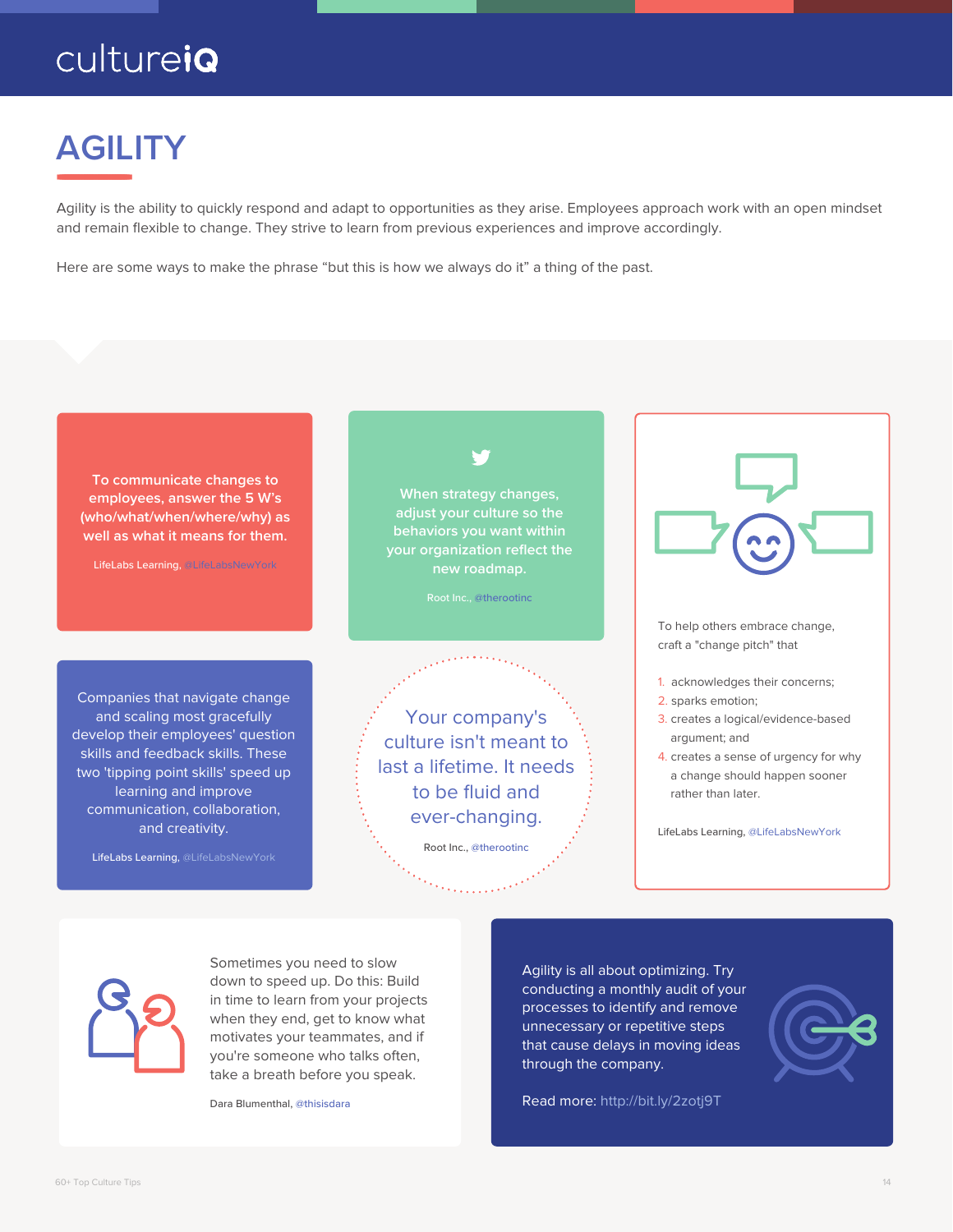#### **DIVERSITY AND INCLUSION**  ---------------

A company culture of diversity and inclusion welcomes a range of thoughts, perspectives, and approaches from employees with a range of backgrounds. Diversity comes in all aspects of life: ethnicity, experience, gender, socio-economic standing. This variety of backgrounds directly impacts your business's innovation, agility, and problem solving abilities.

Increasingly embrace diversity and inclusion at your organization with these recommendations.

Conduct an inclusion audit of your organization, noting touch points of the employee experience that hold the greatest risks of exclusion and opportunities for inclusion (e.g., social events, meetings, performance reviews).

LifeLabs Learning, [@LifeLabsNewYork](https://twitter.com/lifelabsnewyork)

To develop an inclusive culture, identify concrete, observable behaviors of inclusion you want to see in your organization (e.g., giving credit, making sure every voice is heard during meetings). Next, set clear expectations and provide training and feedback.

LifeLabs Learning, [@LifeLabsNewYork](https://twitter.com/lifelabsnewyork)



Great leaders see diversity and inclusion as a business

Kavita Vora, [@Jopwell](https://twitter.com/Jopwell)







Celebrate your team's culture diversity. Host a company potluck that allows people to share their cultural experiences through the food they contribute. Whether you're asking people to bring dishes from their original or adoptive culture, food acts as a catalyst to talk about the bigger picture celebrating diversity and unifying your team.

> Read more: http://bit.ly/2hLgoUw

Is your employee population reflective of your customer base? If not, explore how you can make it more representative.

Kavita Vora, [@Jopwell](https://twitter.com/Jopwell)

Different employees value different things. Your benefits should reflect the diversity of your team! Take the time to understand the unique needs of your current workforce and your desired workforce.

Read more: http://bit.ly/2zp4gUn